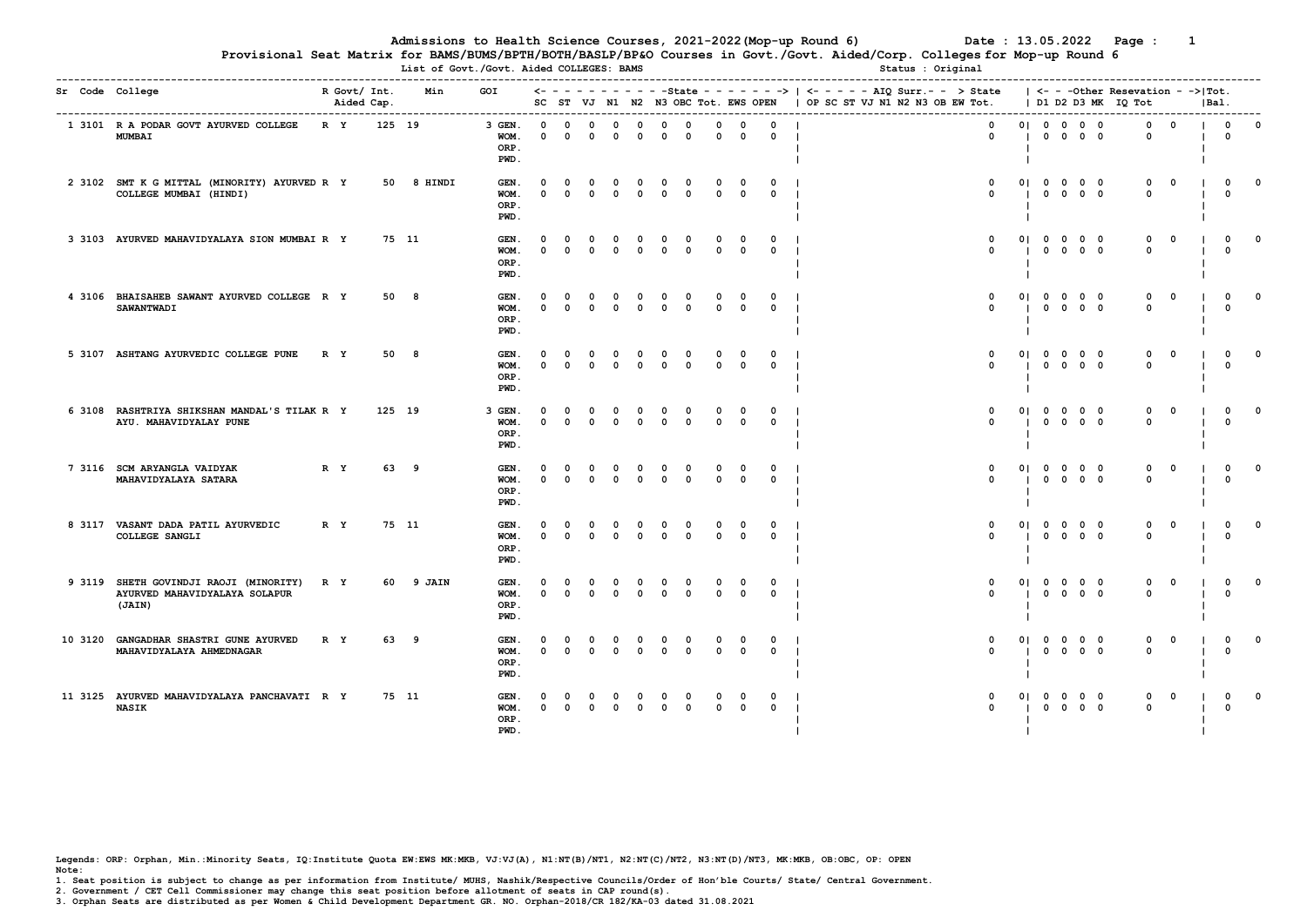List of Govt./Govt. Aided COLLEGES: BAMS

Provisional Seat Matrix for BAMS/BUMS/BPTH/BOTH/BASLP/BP&O Courses in Govt./Govt. Aided/Corp. Colleges for Mop-up Round 6

| Sr Code College |                                                                       |     | R Govt/ Int. |          | GOI<br>Min                                                            |                            |                                            |                               |                             |                              |                             |                                     |                                                |                             |                               | $\leftarrow$ - - - - - - - - - - State - - - - - - >   <- - - - - AIQ Surr.- - > State |                      |             |                                                      |            | $ $ <- - - Other Resevation - -> Tot. |                |          |                                                      |              |
|-----------------|-----------------------------------------------------------------------|-----|--------------|----------|-----------------------------------------------------------------------|----------------------------|--------------------------------------------|-------------------------------|-----------------------------|------------------------------|-----------------------------|-------------------------------------|------------------------------------------------|-----------------------------|-------------------------------|----------------------------------------------------------------------------------------|----------------------|-------------|------------------------------------------------------|------------|---------------------------------------|----------------|----------|------------------------------------------------------|--------------|
|                 |                                                                       |     | Aided Cap.   |          |                                                                       |                            |                                            |                               |                             |                              |                             | SC ST VJ N1 N2 N3 OBC Tot. EWS OPEN |                                                |                             |                               | OP SC ST VJ N1 N2 N3 OB EW Tot.                                                        |                      |             |                                                      |            | D1 D2 D3 MK IQ Tot                    |                | $ Ba1$ . |                                                      |              |
|                 | 12 3129 KVT RANDHIR AYURVED<br>MAHAVIDYALAYA, BORADI<br>SHIRPUR-DHULE | R Y |              | 75 11    | GEN.<br>WOM.<br>ORP.<br>PWD.                                          | - 1<br>$\overline{2}$      | $\Omega$<br>$\mathbf{1}$                   | $\Omega$                      | $^{\circ}$                  | $\Omega$                     | $\Omega$                    | $\Omega$<br>1                       | $\overline{2}$<br><sup>1</sup><br>$\mathbf{1}$ | $^{\circ}$                  | $\Omega$                      | $\overline{2}$<br>$\overline{2}$<br>$\mathbf{1}$<br>- 1<br>1                           |                      | 61 0 0      | $0\quad 0\quad 0\quad 0$                             | $0\quad 0$ | <sup>0</sup><br>$^{\circ}$            | - 0            |          | $\mathcal{P}$<br>$\overline{2}$<br>$\mathbf{1}$<br>1 |              |
|                 | 13 3182 GOVERNMENT AYURVEDIC COLLEGE<br><b>JALGAON</b>                | R Y |              | 125 19   | GEN.<br>WOM.<br>ORP.<br>PWD.                                          | $\mathbf{o}$<br>$\Omega$   | $^{\circ}$<br>$\Omega$                     | $\mathbf{o}$<br>$\Omega$      | $\mathbf 0$<br>$\mathbf 0$  | $\mathbf 0$<br>$\mathbf 0$   | $\mathbf{o}$<br>$\mathbf 0$ | $\mathbf 0$<br>$\mathbf 0$          | 0<br>$\mathbf 0$                               | $\mathbf 0$<br>$\mathbf 0$  | $\Omega$<br>$^{\circ}$        | $\mathbf{o}$<br>$\Omega$                                                               | 01                   | $^{\circ}$  | $0\quad 0\quad 0\quad 0$<br>$0\quad 0\quad 0$        |            | 0<br>$\Omega$                         | $\Omega$       |          | $\mathbf{o}$<br>$\mathbf{o}$                         | $\Omega$     |
|                 | 14 3232 GOVT AYURVEDIC COLLEGE NAGPUR                                 | V Y |              | 125 19   | $2$ GEN.<br>WOM.<br>ORP.<br>PWD.                                      | $\Omega$<br>$\Omega$       | $\Omega$<br>$\Omega$                       | $^{\circ}$<br>$\Omega$        | $\mathbf 0$<br>$^{\circ}$   | $\mathbf{o}$<br>$^{\circ}$   | $\mathbf 0$<br>$^{\circ}$   | $\mathbf 0$<br>$^{\circ}$           | $\Omega$<br>$^{\circ}$                         | $\Omega$<br>$^{\circ}$      | $\Omega$<br>$^{\circ}$        | $\mathbf 0$<br>$^{\circ}$                                                              | 01                   |             | $0\quad 0\quad 0\quad 0$<br>$0\quad 0\quad 0\quad 0$ |            | $^{\circ}$<br>$\Omega$                | $^{\circ}$     |          | $\mathbf 0$<br>$^{\circ}$                            | $\Omega$     |
|                 | 15 3233 SHREE AYURVED MAHAVIDYALAYA<br><b>NAGPUR</b>                  | V Y |              | 125 19   | GEN.<br>WOM.<br>ORP.<br>PWD.                                          | $\Omega$                   | $\Omega$<br>$\Omega$                       | $\mathbf{o}$<br>$\mathbf 0$   | $\mathbf{o}$<br>$\mathbf 0$ | $\mathbf 0$<br>$\mathbf 0$   | $\mathbf 0$<br>$\mathbf 0$  | $\mathbf 0$<br>$\mathbf 0$          | $\Omega$<br>$\mathbf 0$                        | $\Omega$<br>$\mathbf 0$     | $\Omega$<br>$\Omega$          | $\mathbf 0$<br>$^{\circ}$                                                              | 01                   |             | $0\quad 0\quad 0\quad 0$<br>$0\quad 0\quad 0\quad 0$ |            | $\mathbf 0$<br>$\Omega$               | $\mathbf 0$    |          | $\mathbf 0$<br>$^{\circ}$                            | $\Omega$     |
|                 | 16 3235 SHREE GURUDEV AYURVEDIC COLLEGE V Y<br>MOZRI, AMARAVATI       |     |              | 75 11    | GEN.<br>WOM.<br>ORP.<br>PWD.                                          | $\Omega$<br>$^{\circ}$     | $\Omega$<br>$\mathbf{o}$                   | $\mathbf{o}$<br>$\mathbf 0$   | 0<br>$\mathbf 0$            | $\mathbf{o}$<br>$\mathbf{o}$ | $\mathbf{o}$<br>$\mathbf 0$ | $\mathbf 0$<br>$\mathbf{o}$         | $\mathbf{o}$<br>$\mathbf 0$                    | $\mathbf{o}$<br>$\mathbf 0$ | 1<br>$\mathbf 0$              | 1<br>$\Omega$                                                                          | 11                   |             | $0\quad 0\quad 0\quad 0$<br>$0\quad 0\quad 0\quad 0$ |            | $^{\circ}$<br>$^{\circ}$              | $\mathbf{o}$   |          | 1<br>$^{\circ}$                                      | $\mathbf{1}$ |
|                 | 17 3236 VIDARBHA AYURVED MAHAVIDYALAYA<br><b>AMRAVATI</b>             | V Y |              | 63 9     | GEN.<br>WOM.<br>ORP.<br>PWD.                                          | $\Omega$<br>$\Omega$       | $\Omega$<br>$\Omega$                       | $\Omega$<br>$^{\circ}$        | $\mathbf{o}$<br>$^{\circ}$  | $\Omega$<br>$\Omega$         | $\mathbf{o}$<br>$^{\circ}$  | $\mathbf 0$<br>$^{\circ}$           | $^{\circ}$<br>$^{\circ}$                       | 0<br>$\Omega$               | $\mathbf{o}$<br>$^{\circ}$    | $\mathbf 0$<br>$\Omega$<br>- 1                                                         | 01                   |             | $0\quad 0\quad 0\quad 0$<br>$0\quad 0\quad 0\quad 0$ |            | $\mathbf 0$<br>$\Omega$               | $\mathbf{o}$   |          | $\mathbf 0$<br>$^{\circ}$                            | $\mathbf{o}$ |
|                 | 18 3237 RADHKISAN TOSHNIWAL AYURVED<br>MAHAVIDYALAYA AKOLA            | V Y |              | 75 11    | 1 GEN.<br>WOM.<br>ORP.<br>PWD.                                        | $^{\circ}$                 | $\Omega$                                   | $\Omega$<br>$\mathbf{0}$      | 0<br>$\mathbf 0$            | $^{\circ}$<br>$\mathbf 0$    | $\mathbf{o}$<br>$\mathbf 0$ | $\mathbf{o}$<br>$\mathbf 0$         | $\Omega$<br>$\mathbf 0$                        | $\mathbf 0$                 | $\mathbf 0$                   | $\Omega$<br>$\Omega$                                                                   | 01                   |             | $0\quad 0\quad 0\quad 0$<br>$0\quad 0\quad 0\quad 0$ |            | 0<br>$\Omega$                         | $\mathbf 0$    |          | $^{\circ}$<br>$^{\circ}$                             |              |
|                 | 19 3239 DMM AYURVED MAHAVIDYALAYA<br>YAVATMAL                         | V Y |              | 75 11    | GEN.<br>WOM.<br>ORP.<br>PWD.                                          | $\Omega$                   | 0<br>$\Omega$                              | $\mathbf 0$<br>$\mathbf 0$    | 0<br>$\mathbf 0$            | $\mathbf 0$<br>$\mathbf 0$   | $\mathbf 0$<br>$\mathbf 0$  | $\mathbf{o}$<br>$\mathbf 0$         | $\mathbf{o}$<br>$\mathbf{o}$                   | 0<br>$\mathbf 0$            | $\Omega$<br>$\mathbf{o}$      | $\mathbf{o}$<br>$\Omega$                                                               | 01                   |             | $0\quad 0\quad 0\quad 0$<br>$0\quad 0\quad 0\quad 0$ |            | $\mathbf 0$<br>$\mathbf{0}$           | $\overline{0}$ |          | $\mathbf{o}$<br>$\Omega$                             | $\Omega$     |
|                 | 20 3343 GOVT AYURVEDIC COLLEGE NANDED                                 | M Y |              | 125 19   | 2 GEN.<br>WOM.<br>ORP.<br>PWD.                                        | $\Omega$<br>$\mathbf 0$    | $\Omega$<br>$\mathbf 0$                    | $^{\circ}$<br>$\mathbf 0$     | 0<br>$\mathbf 0$            | $\mathbf 0$<br>$\mathbf 0$   | $\mathbf{o}$<br>$\mathbf 0$ | $\mathbf 0$<br>$\mathbf 0$          | $\Omega$<br>$\Omega$                           | $\Omega$<br>0               | $\mathbf{o}$<br>$\mathbf{o}$  | $\mathbf{o}$<br>$\mathbf 0$<br>- 1                                                     | 01                   |             | $0\quad 0\quad 0\quad 0$<br>$0\quad 0\quad 0\quad 0$ |            | $\mathbf 0$<br>$\mathbf 0$            | $\mathbf{o}$   |          | $\mathbf 0$<br>$\mathbf{o}$                          | $\Omega$     |
|                 | 21 3344 GOVT AYURVEDIC COLLEGE OSMANABAD M Y                          |     |              | 63 9     | 1 GEN.<br>WOM.<br>ORP.<br>PWD.                                        | 0<br>$\mathbf{0}$          | $\Omega$<br>$\mathbf{0}$                   | $\mathbf 0$<br>$\mathbf{0}$   | $\mathbf 0$<br>$\mathbf{0}$ | $\mathbf 0$<br>$\mathbf 0$   | $\mathbf 0$<br>$\mathbf 0$  | $\mathbf 0$<br>$\mathbf{o}$         | $^{\circ}$<br>$\mathbf 0$                      | $\Omega$<br>$\mathbf 0$     | $\Omega$<br>$\mathbf 0$       | $\mathbf 0$<br>$^{\circ}$<br>- 1                                                       | 01<br>$\blacksquare$ |             | $0\quad 0\quad 0\quad 0$<br>$0\quad 0\quad 0\quad 0$ |            | 0<br>$\mathbf 0$                      | $\Omega$       |          | $\mathbf{o}$<br>$\mathbf{o}$                         |              |
|                 | * * Total * *                                                         |     |              | 1737 260 | .=================================<br>12 GEN.<br>WOM.<br>ORP.<br>PWD. | <b>1</b><br>$\overline{2}$ | $\mathbf 0$<br>$\mathbf 0$<br>$\mathbf{1}$ | $\mathbf 0$<br>$\overline{0}$ | $^{\circ}$                  | $\mathbf{o}$<br>$0\qquad 0$  | $^{\circ}$<br>$\mathbf{0}$  | $\mathbf 0$<br>$\mathbf 0$          | $\mathbf{1}$<br>$\overline{2}$<br><sup>1</sup> | $\Omega$<br>$\mathbf 0$     | $\overline{2}$<br>$\mathbf 0$ | 3<br>$\overline{2}$<br>$\sim$ 1.<br>$\mathbf{1}$<br>$\mathbf{I}$                       | 71                   | $\mathbf 0$ | $0\quad 0\quad 0$<br>$0\quad 0\quad 0\quad 0$        |            | $\mathbf 0$<br>$\mathbf 0$            | $\mathbf 0$    |          | 3<br>$\overline{2}$<br>$\mathbf{1}$<br>1             | 7            |
|                 |                                                                       |     |              |          | Req. Of:1465 SC ST VJ N1 N2 N3 OBC Tot. EWS OPEN                      |                            |                                            |                               |                             |                              |                             |                                     |                                                |                             |                               | OP SC ST VJ N1 N2 N3 OB EW Tot.                                                        |                      |             |                                                      |            | D1 D2 D3 MK IQ Tot                    |                |          |                                                      |              |

Legends: ORP: Orphan, Min.:Minority Seats, IQ:Institute Quota EW:EWS MK:MKB, VJ:VJ(A), N1:NT(B)/NT1, N2:NT(C)/NT2, N3:NT(D)/NT3, MK:MKB, OB:OBC, OP: OPEN Note:

1. Seat position is subject to change as per information from Institute/ MUHS, Nashik/Respective Councils/Order of Hon'ble Courts/ State/ Central Government.

2. Government / CET Cell Commissioner may change this seat position before allotment of seats in CAP round(s).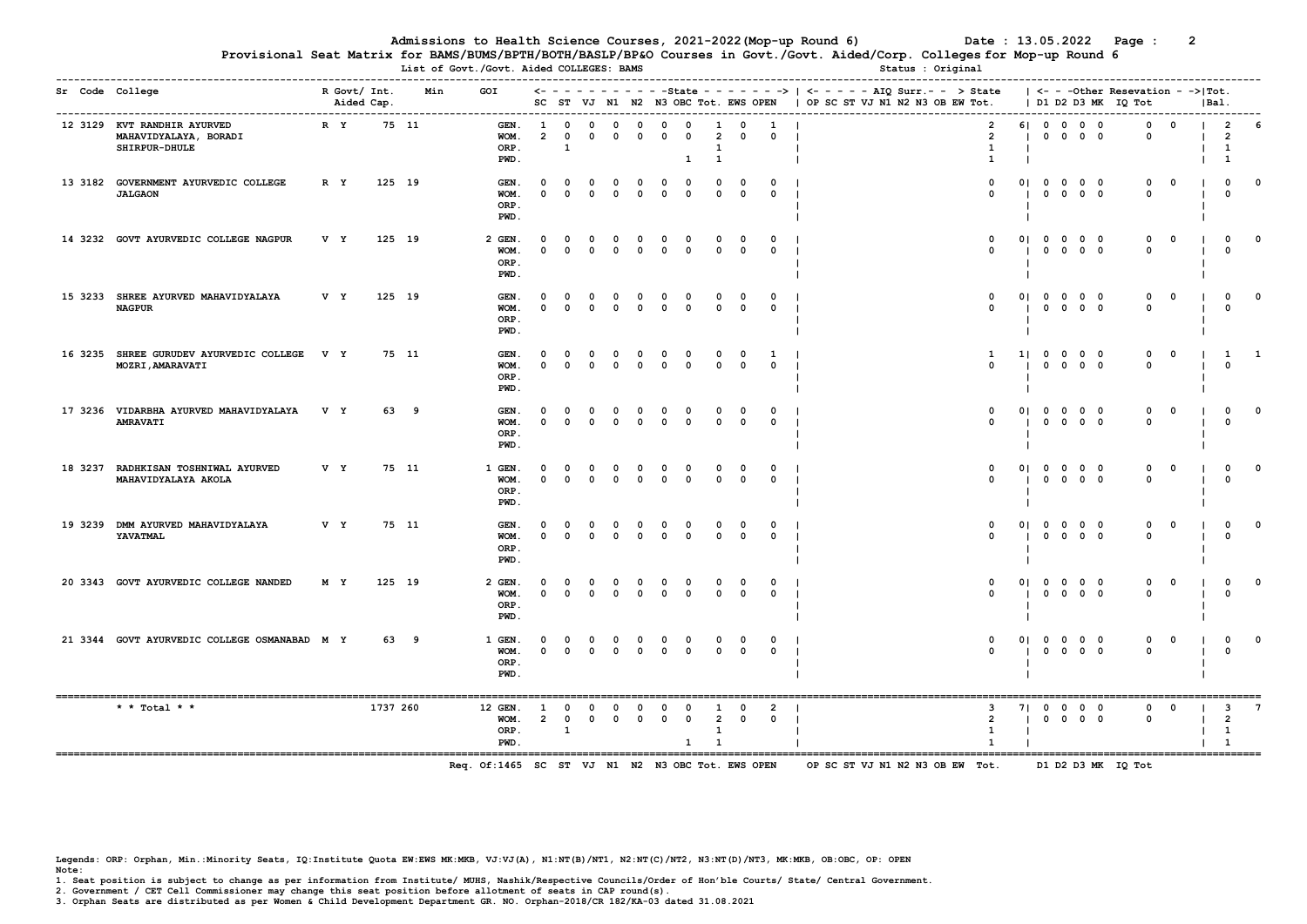Provisional Seat Matrix for BAMS/BUMS/BPTH/BOTH/BASLP/BP&O Courses in Govt./Govt. Aided/Corp. Colleges for Mop-up Round 6 List Dialo, Duilo, Dialo, Duilo, Dialomi, Dialo<br>Status of Court. /Court. Aided COLLEGES: BUMS

|  | Sr Code College                                                         | R Govt/ Int.<br>Aided Cap. |        | Min         | GOI                                                                                                                       |                        |          |                                                                                  |                         |                            |                                               |                         |                          |                         |                                                                                            | SC ST VJ N1 N2 N3 OBC Tot. EWS OPEN   OP SC ST VJ N1 N2 N3 OB EW Tot.   D1 D2 D3 MK IO Tot |                                 |                   |  |                                     |                                                                                                     |  |                     |                         |                         | IBa1. |                                                         |          |
|--|-------------------------------------------------------------------------|----------------------------|--------|-------------|---------------------------------------------------------------------------------------------------------------------------|------------------------|----------|----------------------------------------------------------------------------------|-------------------------|----------------------------|-----------------------------------------------|-------------------------|--------------------------|-------------------------|--------------------------------------------------------------------------------------------|--------------------------------------------------------------------------------------------|---------------------------------|-------------------|--|-------------------------------------|-----------------------------------------------------------------------------------------------------|--|---------------------|-------------------------|-------------------------|-------|---------------------------------------------------------|----------|
|  | 1 5101 ANJUMAN ISLAMIC TIBIA COLLEGE<br>VERSOVA ANDHERI MUMBAI (MUSLIM) | R Y                        |        | 60 9 MUSLIM | GEN.<br>WOM.<br>ORP.<br>PWD.                                                                                              | $\Omega$<br>$\Omega$   | $\Omega$ | $\Omega$<br>$\Omega$                                                             | $\Omega$<br>$\Omega$    | $\Omega$<br>$\Omega$       | $\Omega$<br>$\Omega$                          | $\Omega$<br>$\Omega$    | $\Omega$<br>$\Omega$     | $\Omega$<br>$\Omega$    | $\Omega$<br>$0 \quad 1$                                                                    |                                                                                            |                                 |                   |  |                                     | $0 \qquad 01 \qquad 0 \qquad 0 \qquad 0$<br>$0 \qquad \qquad 1 \qquad 0 \qquad 0 \qquad 0 \qquad 0$ |  |                     | $\Omega$                | $0 \quad 0$             |       | $\mathbf{1}$ 0<br>$\Omega$                              |          |
|  | 2 5102 ZVM'S UNANI MEDICAL COLLEGE PUNE R Y<br>(MUSLIM)                 |                            |        | 60 9 MUSLIM | GEN.<br>WOM.<br>ORP.<br>PWD.                                                                                              | $\Omega$<br>$\Omega$   | $\Omega$ | $\Omega$<br>$\begin{array}{ccccccccccccccccc} 0 & 0 & 0 & 0 & 0 & 0 \end{array}$ | $\overline{\mathbf{0}}$ | $\mathbf 0$                | $\overline{\mathbf{0}}$                       | $\mathbf 0$<br>$\Omega$ | $\Omega$                 | $0\qquad 0$<br>$\Omega$ | $0 \quad 1$<br>$\Omega$                                                                    |                                                                                            |                                 |                   |  | $\Omega$<br>$\sim$                  |                                                                                                     |  | 01 0 0 0 0<br>10000 | $^{\circ}$<br>$\Omega$  | $\Omega$                |       | $\overline{0}$<br>$\Omega$                              |          |
|  | 3 5103 MOHAMMADIYA TIBIA COLLEGE<br>MALEGAON (MUSLIM)                   | R Y                        |        | 60 9 MUSLIM | GEN.<br>WOM.<br>ORP.<br>PWD.                                                                                              | $\Omega$               | $\Omega$ | $\Omega$<br>$\Omega$                                                             | $\Omega$<br>$\Omega$    | $\overline{0}$<br>$\Omega$ | $\Omega$<br>$\Omega$                          | $\Omega$<br>$\Omega$    | $^{\circ}$<br>$\Omega$   | $\Omega$<br>$\Omega$    | $\Omega$<br>$\Omega$                                                                       |                                                                                            |                                 |                   |  | $\Omega$                            |                                                                                                     |  | 01 0 0 0 0          | $^{\circ}$<br>$\Omega$  | $\Omega$                |       | $\Omega$                                                |          |
|  | * * Total * *                                                           |                            | 180 27 |             | GEN.<br>WOM.<br>ORP.<br>PWD.                                                                                              | $\Omega$               | $\Omega$ |                                                                                  | $\Omega$                | $^{\circ}$                 | $\Omega$<br>$0\quad 0\quad 0\quad 0\quad 0$   | $^{\circ}$              | $^{\circ}$               | $\Omega$                | $^{\circ}$<br>$0 \quad 0 \quad 0 \quad 1$                                                  |                                                                                            |                                 |                   |  | $^{\circ}$<br>$\Omega$              |                                                                                                     |  | 01 0 0 0 0          | $\Omega$                | $0\qquad 0$             |       | $^{\circ}$<br>$\Omega$                                  | $\Omega$ |
|  |                                                                         |                            |        |             | Reg. Of: 153 SC ST VJ N1 N2 N3 OBC Tot. EWS OPEN OP SC ST VJ N1 N2 N3 OB EW Tot. D1 D2 D3 MK IO Tot<br>GOVT. COLLEGES: PT |                        |          |                                                                                  |                         |                            |                                               |                         |                          |                         |                                                                                            |                                                                                            |                                 | Status : Original |  |                                     |                                                                                                     |  |                     |                         |                         |       |                                                         |          |
|  | Sr Code College                                                         | R Govt/ Int.<br>Aided Cap. |        | Min         | GOI                                                                                                                       |                        |          |                                                                                  |                         |                            |                                               |                         |                          |                         |                                                                                            | SC ST VJ N1 N2 N3 OBC Tot. EWS OPEN   OP SC ST VJ N1 N2 N3 OB EW Tot.                      |                                 |                   |  |                                     |                                                                                                     |  |                     | D1 D2 D3 MK IO Tot      |                         | IBa1. |                                                         |          |
|  | 1 6101 PTT&TC LTM MEDICAL COLLEGE, SION R Y<br><b>MUMBAI</b>            |                            | 10     |             | GEN. 0<br>$WOM.$ 0 0 0 0 0<br>ORP.<br>PWD.                                                                                |                        |          | $0 \quad 0 \quad 0$                                                              |                         | $\Omega$                   | $\Omega$<br>$\Omega$                          | $\Omega$<br>$\Omega$    | $\Omega$                 | $\Omega$                | $\Omega$<br>$\begin{array}{ccccccccccccc}\n0 & 0 & 0 & 0 & 1\n\end{array}$                 |                                                                                            |                                 |                   |  |                                     | 010000<br>$0 \qquad \qquad 1 \qquad 0 \qquad 0 \qquad 0 \qquad 0$                                   |  |                     |                         | $0\qquad 0$<br>$\Omega$ |       | $\begin{array}{ccc} & & 0 \\ \end{array}$<br>$\Omega$   |          |
|  | 2 6102 SETH G S MEDICAL COLLEGE, PAREL R Y<br><b>MUMBAI</b>             |                            | 40     |             | GEN.<br>WOM.<br>ORP.<br>PWD.                                                                                              | $\Omega$               | $\Omega$ | $0 \quad 0 \quad 0 \quad 0 \quad 0$                                              |                         |                            |                                               | $\Omega$                | $\Omega$                 | $0 \quad 1$<br>$\Omega$ | $0 \quad 1$<br>$\Omega$                                                                    |                                                                                            |                                 |                   |  | <sup>1</sup><br>$\sim$              | 110000                                                                                              |  | 10000               |                         | 0 0 1 1 1<br>$\Omega$   |       | $\Omega$                                                |          |
|  | 3 6103 TOPIWALA NATIONAL MEDICAL COLLEGE R Y<br><b>MUMBAI</b>           |                            | 10     |             | GEN.<br>WOM.<br>ORP.<br>PWD.                                                                                              | $^{\circ}$<br>$\Omega$ | 1 0      | $\Omega$                                                                         | $\mathbf 0$<br>$\Omega$ | $\circ$<br>$\Omega$        | $\circ$<br>$\Omega$                           | $\mathbf 0$<br>$\Omega$ | $\mathbf{1}$<br>$\Omega$ | $\Omega$<br>$\Omega$    | $^{\circ}$<br>$\Omega$                                                                     |                                                                                            |                                 |                   |  | $\mathbf{1}$                        |                                                                                                     |  | 11 0 0 0 0          | $\mathbf 0$<br>$\Omega$ | $\mathbf 0$             |       | $\begin{array}{cccc} 1 & 1 & 1 \end{array}$<br>$\Omega$ |          |
|  | 4 6208 PHYSIOTHERAPY SCHOOL & CENTRE,<br><b>GMC NAGPUR</b>              | V Y                        | 30     |             | GEN.<br>WOM.<br>ORP.<br>PWD.                                                                                              | $\mathbf{0}$           | $\Omega$ | $\mathbf{1}$<br>$\Omega$                                                         | $\circ$                 |                            | $0\quad 0\quad 0$<br>$0\quad 0\quad 0\quad 0$ |                         |                          | $0 \quad 0$             | 2 0 1 1                                                                                    |                                                                                            |                                 |                   |  | $\overline{\mathbf{3}}$<br>$\Omega$ | 31 0 0 0 0                                                                                          |  |                     | $^{\circ}$              | $0 \t 0 \t 3 \t 3$      |       | $\sqrt{ }$                                              |          |
|  | * * Total * *                                                           |                            | 90     |             | GEN.<br>WOM.<br>ORP.<br>PWD.                                                                                              | $\Omega$               |          |                                                                                  | $\Omega$                |                            | $\Omega$                                      |                         |                          |                         | $3 \quad 1 \quad 1 \quad 1$<br>$0\quad 0\quad 0\quad 0\quad 0\quad 0\quad 0\quad 0\quad 1$ |                                                                                            |                                 |                   |  | -5<br>$\Omega$                      |                                                                                                     |  | 51 0 0 0 0          | $\Omega$                | $\Omega$<br>$^{\circ}$  |       | 5<br>$\Omega$                                           | $-5$     |
|  |                                                                         |                            |        |             | Req. Of: 90 SC ST VJ N1 N2 N3 OBC Tot. EWS OPEN                                                                           |                        |          |                                                                                  |                         |                            |                                               |                         |                          |                         |                                                                                            |                                                                                            | OP SC ST VJ N1 N2 N3 OB EW Tot. |                   |  |                                     |                                                                                                     |  |                     | D1 D2 D3 MK IO Tot      |                         |       |                                                         |          |

Legends: O: Orphan, Min.:Minority Seats, I.Q:Institute Quota EW:EWS

Legends: ORP: Orphan, Min.:Minority Seats, IQ:Institute Quota EW:EWS MK:MKB, VJ:VJ(A), N1:NT(B)/NT1, N2:NT(C)/NT2, N3:NT(D)/NT3, MK:MKB, OB:OBC, OP: OPEN Note:

1. Seat position is subject to change as per information from Institute/ MUHS, Nashik/Respective Councils/Order of Hon'ble Courts/ State/ Central Government.

2. Government / CET Cell Commissioner may change this seat position before allotment of seats in CAP round(s).